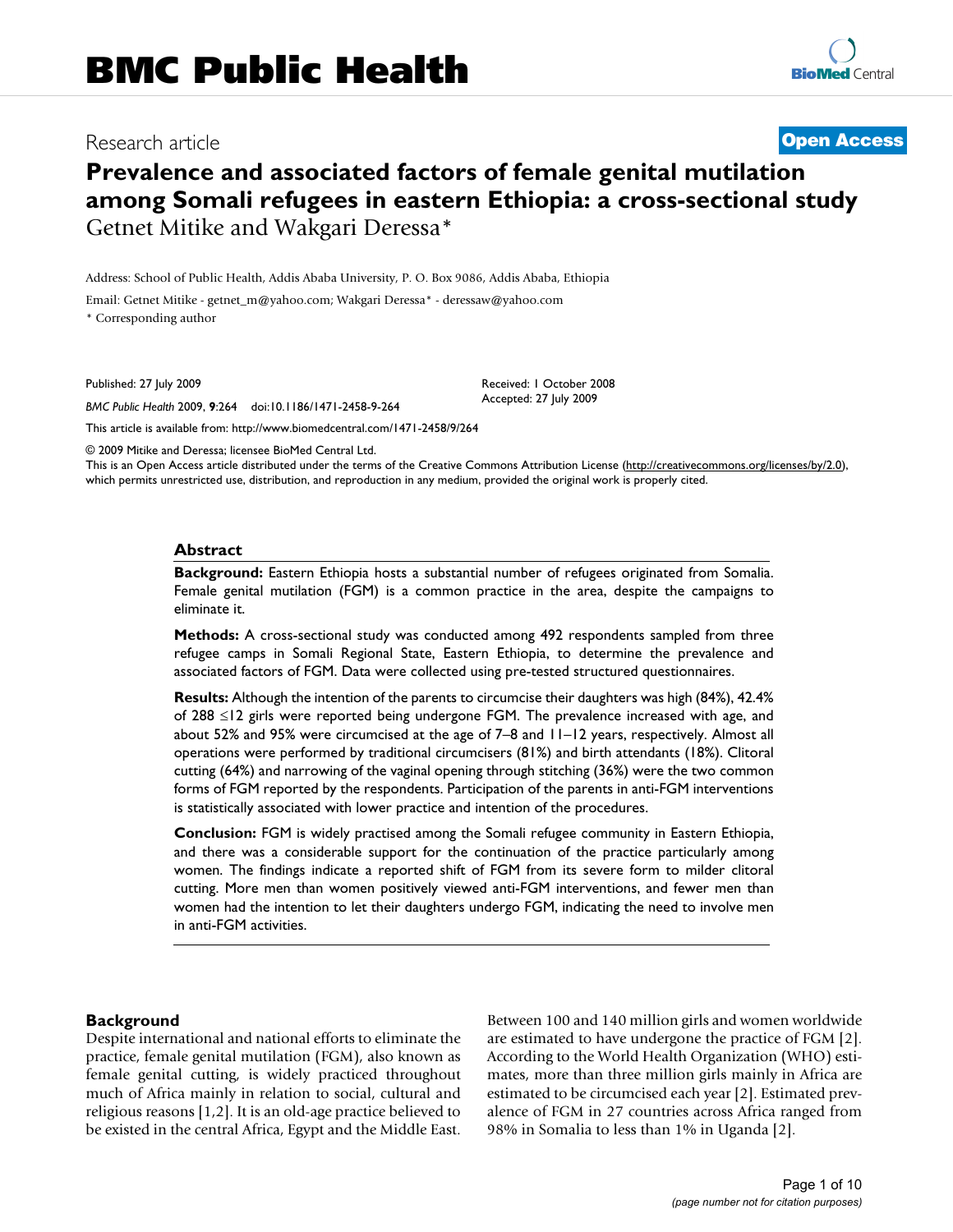Female genital mutilation comprises all procedures involving partial or total removal of the external female genitalia without medical reasons [2]. Accordingly, the WHO has classified it into four types [2] namely: Type I – partial or total removal of the clitoris, with or without excision of part or all of prepuce (clitoridectomy), Type II – partial or total removal of the clitoris and the labia minora, with or without excision of the labia majora (excision), Type III – narrowing the vaginal opening through the creation of a covering seal by cutting and repositioning the labia minora and/or the labia majora, and with or without removal of the clitoris (infibulation), and Type IV – all other harmful procedures to the female genitalia for non-medical reasons, such as pricking, piercing, incising, scraping and cauterizing the genital area. In some areas particularly in north-east Africa, Type I is most often referred to as "*sunna"*, while Type III (infibulation) is known as "*pharaonic"*, the former comprising the majority of milder forms of FGM. A less extensive form of infibulation, Type II, is referred to as "intermediate FGM".

A recent WHO collaborative study in six African countries (i.e., Burkina Faso, Ghana, Kenya, Nigeria, Senegal and Sudan) revealed 24% Type I, 27% Type II and 23% Type III among 28,393 women presented for delivery at 28 obstetric centres [3]. Somalia (98%), Djibouti (93%), Eritrea (89%) and Ethiopia (74%) are the main countries in east Africa where the practice of FGM is widespread [2].

Although the achievement so far has not been as desired, Ethiopia has made an important progress towards the reduction of FGM. According to the 2000 and 2005 Demographic and Health Survey (DHS) reports of Ethiopia, the prevalence rates for FGM were found to be 80 and 74%, respectively [4,5], indicating that the practice is deep-rooted and declining slowly. The practice is most common in the eastern parts of the country, where prevalence ranges from 85 to 97%. In the country's 2005 DHS report, about 70% of the women interviewed were in favour of the discontinuation of the practice [5], compared with 40% in the 2000 DHS [4].

Interest for eradicating the practice of FGM has increased in the last two decades [6]. More recently, a variety of community-based anti-FGM interventions have been implemented in many parts of Ethiopia. A reproductive health (RH) project based on community-based behaviour change approach was started in 1997 in three refugee camps in Somali Regional State of Ethiopia by Save the Children United Kingdom (SC-UK), Administration for Refugee and Returnee Affairs (ARRA) for Ethiopia, and the Somali Regional State Health Bureau (SRSHB). High prevalence of FGM, very low contraceptive use and unsafe motherhood were among the major gaps that justified the implementation of the project. The aim of the project was to contribute to the improved quality of integrated RH

information and services for Somali refugees and refugee affected communities, and to finally contribute to the national effort to mobilize support for the eradication of FGM and other harmful traditional practices in the region.

The main activities of the project included sensitisation and mobilization of the community through Information, Education and Communication/Behaviour Change Communication (IEC/BCC) toward RH issues focusing on harmful traditional practices, particularly FGM, through training of the community members such as community health agents (CHAs), elders, religious and traditional leaders, women with key roles in the community, establishment of anti-FGM committee and community action team, and provision of training and improving quality of RH services through the camp-based health centre. One of the approaches of the project was to emphasize the shift in the practice of FGM from severe to its milder forms. However, baseline information and systematic documentation was not carried out when the program was initiated. The aim of this study was, therefore, to determine the reported prevalence of FGM in a refugee community, and to investigate the socio-economic factors that influence the practice among parents of young girls. The findings might be helpful for the final evaluation of the project.

# **Methods**

# *Study area and population*

A community-based cross-sectional study to determine the prevalence and associated factors of FGM was carried out in February 2004 in three Somali refugee camps in the Somali Regional State in Eastern Ethiopia. Among the 11 regions in the country, the Somali region (with ≈4.5 million people) ranked first (97%) in the number of women who have undergone FGM, infibulation or Type III (62%) being its most common form [5]. Jijiga is the administrative capital of the Somali Regional State. This part of Ethiopia hosted a huge number of refugees originated from Somalia, following the ravaging civil war that occurred in that country during the late 1980s and early 1990s. Although there were about 150,000 refugees from Somalia in the region in 2000, the repatriation program conducted between 2001 and 2003 significantly reduced their number. As a result, at the time of the survey there were over 27,000 refugees in the main three camps (52% in Aysha, 43% in Kebribeyah, and 5% in Hartishek). The refugee camps had their own health centre administered by the ARRA.

# *Sample size and sampling methods*

The respondents for this study were married women in the reproductive age group (15–49 years) and married men 15 years and above. A minimum sample size of 460 was calculated using Epi Info 2002 software package population survey formula using 50% prevalence with 5% mar-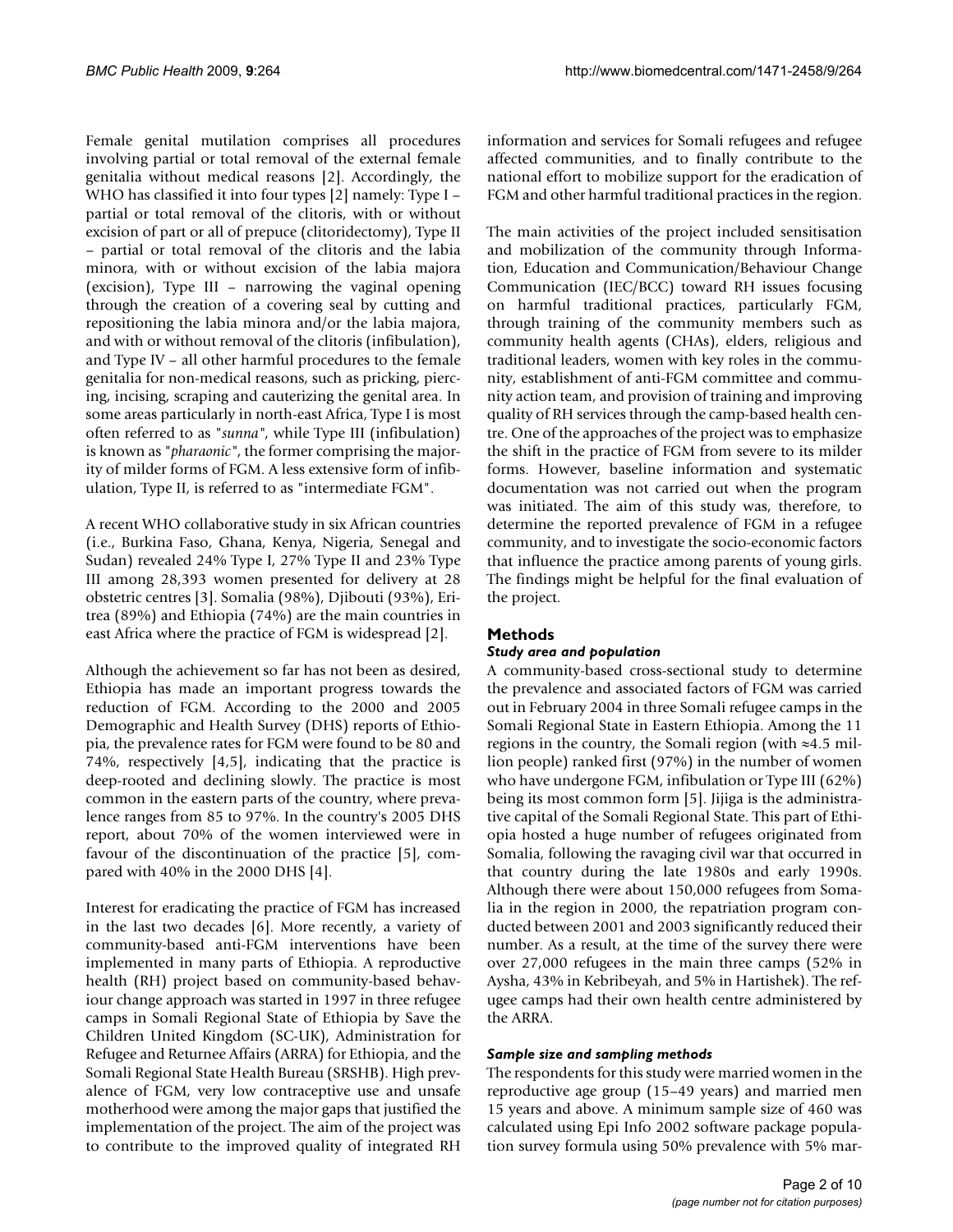gin of error at 95% confidence level after considering 20% non-response rate. The sample size was equally divided between women and men, and was distributed to the three refugee camps proportional to their population size. Households with eligible study participants were selected by systematic sampling method through house-to-house visits. Girls 1–12 years of age and living in the selected households were listed based on the reports of the parents, and interviewed about their practice with FGM. From each selected household, either the wife or husband was interviewed, to avoid the double counting of girls. Additionally, local female circumcisers were identified for interview through purposive sampling.

#### *Data collection*

Data were collected from the respondents by six (three females and three males) trained local data collectors who completed 12th grade education and had recent experience in data collection on reproductive health surveys. The interviewers were residents of the area, knew the culture and language of the people. A nurse supervisor was also employed from Kara Mara Hospital in Jijiga town to facilitate, coordinate and supervise the fieldwork. Two days intensive training for data collectors and a supervisor was conducted at Jijiga SC-UK office. The training focused on thorough familiarization with the questionnaire, interview techniques, household selection and filling of the questionnaire.

Data were collected using a structured individual household interviewer-administered questionnaire initially prepared in English and then translated into *Amharic*, the national language. The questionnaire used in this survey addressed socio-demographic characteristics, knowledge and perceptions about FGM and its types, complications related to FGM, sources of information about the practice, age of girls at which they undergo the practice, and any intention of circumcision of a daughter. The respondents were interviewed at home by interviewers of the same sex with local Somali language (i. e., *Somaligna*) and the responses filled into the final *Amharic* questionnaire.

The questionnaire was pre-tested in a non-refugee village around Jijiga town. In order to assess the recent practice of FGM in the refugee community, the parents were asked about the status of their last two daughters in the household who were between 1–12 years of age. Data collection was entirely based on self-report and no inspection of genitalia was performed to assess the consistency between self-report and observed circumcision. A separate structured questionnaire prepared for traditional female circumcisers was also administered by the nurse supervisor.

#### *Data analysis*

Data generated from the study were entered into Epi Info version 6.0 and transferred to SPSS version 11 for analysis.

Proportions, means, tables and graphs were used for data summarization and presentation. Degree of association was measured by odds ratio with 95% confidence interval (CI). Logistic regression was performed for analysing practice of FGM and intention to circumcise after controlling for age of the daughters, sex, educational status and other socio-economic factors.

#### *Ethical considerations*

The technical proposal for this study was reviewed and approved by the committee from Save the Children UK in Addis Ababa. Official letters were written to the respective ARRA offices and the refugee camps to allow for the implementation of the survey. Informed consent was obtained from the camp leaders and study participants after being informed in detail about the nature and the purpose of the study. All respondents were interviewed separately and appropriate measures were taken to assure confidentiality of information both during and after data collection.

## **Results**

A total of 492 respondents and 26 traditional female circumcisers participated in the study, with a response rate of 97%. All respondents were Muslims and belonged to the Somali ethnic group originated from Somalia due to the early 1990s civil war. As shown in Table 1, 45.1% of the respondents were from Aysha refugee camp, followed by Kebribeyah (42.7%) and Hartishek (12.2%). Two hundred and forty-six (50%) of the respondents were females. About 91% of the females and 57% males did not attend any formal education. The majority of the respondents (75.2%) were engaged in polygamous marriage, and 85% were housewives. About 67% of the men reported that they did not have any specific job. The majority of male (85.8%) and female (86.2%) respondents lived in the refugee camps for more than 10 years.

The age group and the reported prevalence of FGM among 288 girls between 1–12 years of age included in the study are presented in Table 2. Of the total girls, 178 (61.8%) were second from the last (older) and 110 (38.2%) were the youngest (last daughter) for their parents. About 30% were less than five year-old, 55.6% between 5–10 year-old and 14.6% between 11–12 years of age. Of 288 girls, 122 (42.4%) had had FGM. Of girls between 7–12 years, about 73% had undergone FGM. The prevalence increased with age, and at the age of 7–8 years, about 52% of the girls had already undergone the procedure, and by the age 11–12 years, about 98% had experienced FGM.

Ninety-seven (54.5%) of the second from the last (older) and 25 (22.7%) of the younger daughters had undergone FGM at the time of interview (Table 2). More specifically, among 116 older girls ≥7 years, 77% had undergone the procedure compared with 60.5% of 38 younger girls in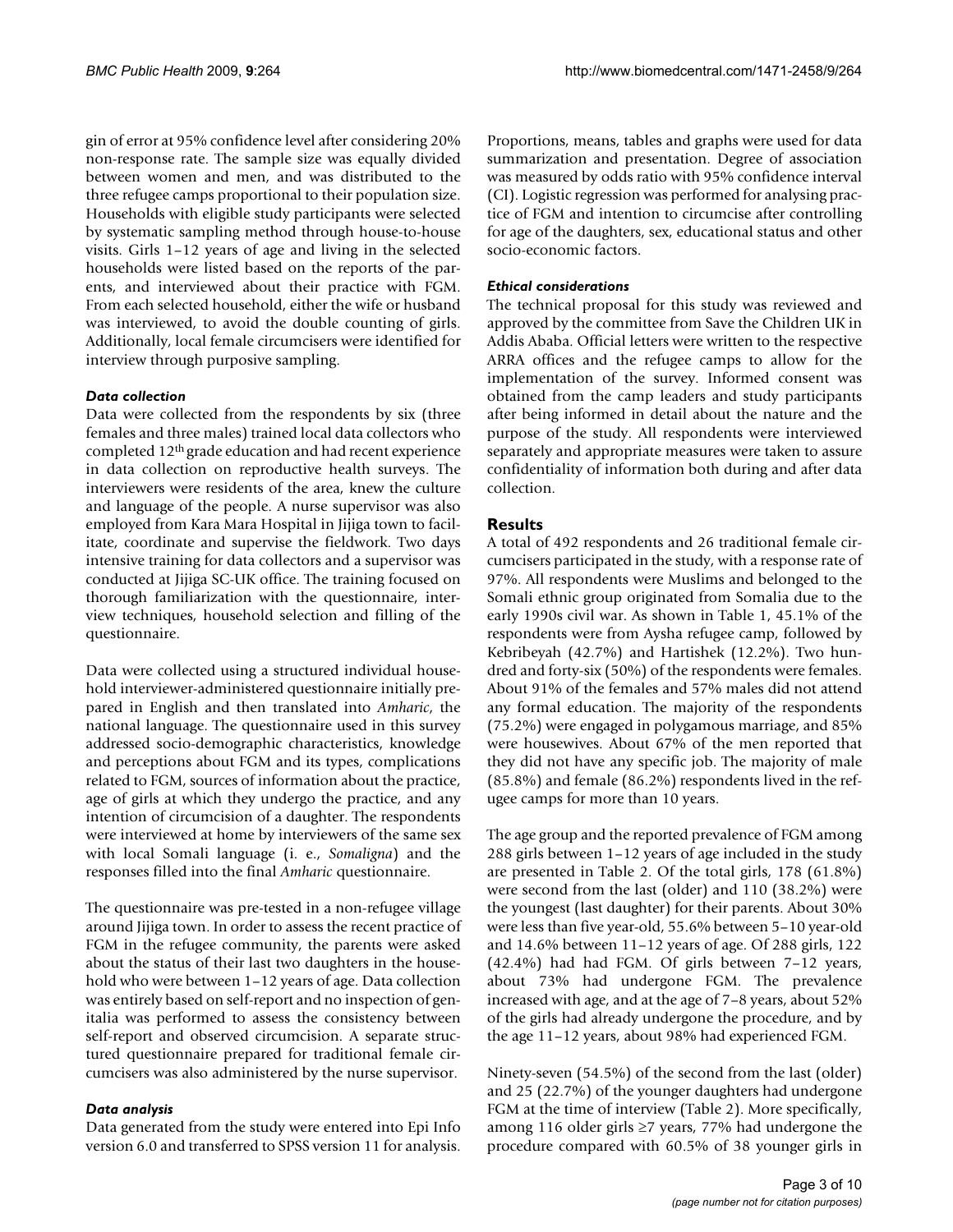| Variable                     | Male, n (%) | Female, n (%) | Total, n (%) |
|------------------------------|-------------|---------------|--------------|
| Camp                         |             |               |              |
| Aysha                        | 111(45.1)   | 111(45.1)     | 222(45.1)    |
| Kebribeyah                   | 105(42.7)   | 105(42.7)     | 210(42.7)    |
| Hartishek                    | 30(12.2)    | 30(12.2)      | 60 (12.2)    |
| Age in years                 |             |               |              |
| $18 - 24$                    | 30(12.2)    | 22(8.9)       | 52 (10.6)    |
| $25 - 34$                    | 49 (19.9)   | 63(25.6)      | 112(22.8)    |
| $35 - 44$                    | 72 (29.3)   | 118(48.0)     | 190 (38.6)   |
| $\geq$ 44                    | 95 (38.6)   | 43 (17.5)     | 138 (28.0)   |
| Formal schooling             |             |               |              |
| Yes                          | 105(42.7)   | 22(8.9)       | 127(25.8)    |
| No                           | 141(57.3)   | 224(91.1)     | 265 (74.2)   |
| <b>Educational status</b>    |             |               |              |
| Read and write               | 15(14.3)    | 6(27.3)       | 21(16.5)     |
| Primary (1-8)                | 53 (50.5)   | 13(50.1)      | 66 (52.0)    |
| Secondary (9-12)             | 34(8.4)     | 2(9.1)        | 36(28.3)     |
| 12th grade and above         | 3(2.8)      | 1(4.5)        | 4(3.2)       |
| Marital status               |             |               |              |
| Married (monogamous)         | 201 (81.7)  | 169(68.7)     | 370 (75.2)   |
| Married (polygamous)         | 42(17.1)    | 57 (23.2)     | 99 (20.1)    |
| Divorced/widowed/separated   | 3(1.2)      | 20(8.1)       | 23(4.7)      |
| Occupation                   |             |               |              |
| Housewife                    | 0(0.0)      | 209 (85.0)    | 209 (42.5)   |
| <b>Jobless</b>               | 165(67.1)   | 12(4.9)       | 177(36.1)    |
| Student                      | 7(2.9)      | 0(0.0)        | 7(1.4)       |
| Teacher                      | 17(6.9)     | 2(0.8)        | 19(3.9)      |
| Retail trade                 | 15(6.1)     | 19(7.7)       | 34 (6.9)     |
| Religious leader             | 3(1.2)      | 1(0.4)        | 4(0.8)       |
| Circumciser                  | 1(0.4)      | 1(0.4)        | 2(0.2)       |
| Other                        | 38 (15.4)   | 2(0.8)        | 40(8.2)      |
| Additional income            |             |               |              |
| Yes                          | 39 (15.9)   | 31(12.6)      | 70 (14.2)    |
| No                           | 207 (84.1)  | 215(87.4)     | 422 (85.8)   |
| Duration of stay in the camp |             |               |              |
| $\leq 10$ years              | 35(14.2)    | 34 (13.8)     | 71(14.4)     |
| >10                          | 211 (85.8)  | 212 (86.2)    | 423 (85.6)   |
| Total, N (%)                 | 246 (50.0)  | 246 (50.0)    | 494 (100.0)  |

**Table 1: Socio-demographic characteristics of the study participants in refugee camps, Jijiga, 2004.**

the same age group. Girls  $\geq$ 7 years were significantly more at risk of FGM than girls aged less than  $7$  years (P < 0.0001, OR = 32, 95% CI 15–72). The mean age of FGM for the second from the last girls (older) was 7.5 ( $\pm$  1.7) years, and the corresponding age for the last (younger) girls was 6.5 ( $\pm$  1.4) years, with the median age of FGM being 8 and 7 years, respectively. The optimum age at which the practice of FGM is being initiated in the study community was likely to be between 5–8 years old. Girls above 7 years of age were at higher risk of FGM than younger girls, indicating that the prevalence increases with age. A total of 166 girls had not undergone FGM at the time of the study, the major reason being under age for FGM (91.8%), followed by a plan to undergo the procedure (6%).

The distribution of different forms of FGM reported in this study and the operators is shown in Table 3. The most prevalent form of FGM, as reported by the respondents, was partial or full clitoral cutting (63.9%). This form of FGM was higher in the younger girls (80.0%) than the older daughters (59.8%). The majority (81.1%) of the operations of FGM had been performed by traditional local female circumcisers, followed by traditional birth attendants (TBAs).

Knowledge of the respondents about various forms of FGM practiced in the refugee camps was assessed, and most (67.1%) reported clitoral cutting and vaginal sewing (25.2%). The respondents were also asked about their intention of subjecting their daughters to FGM in the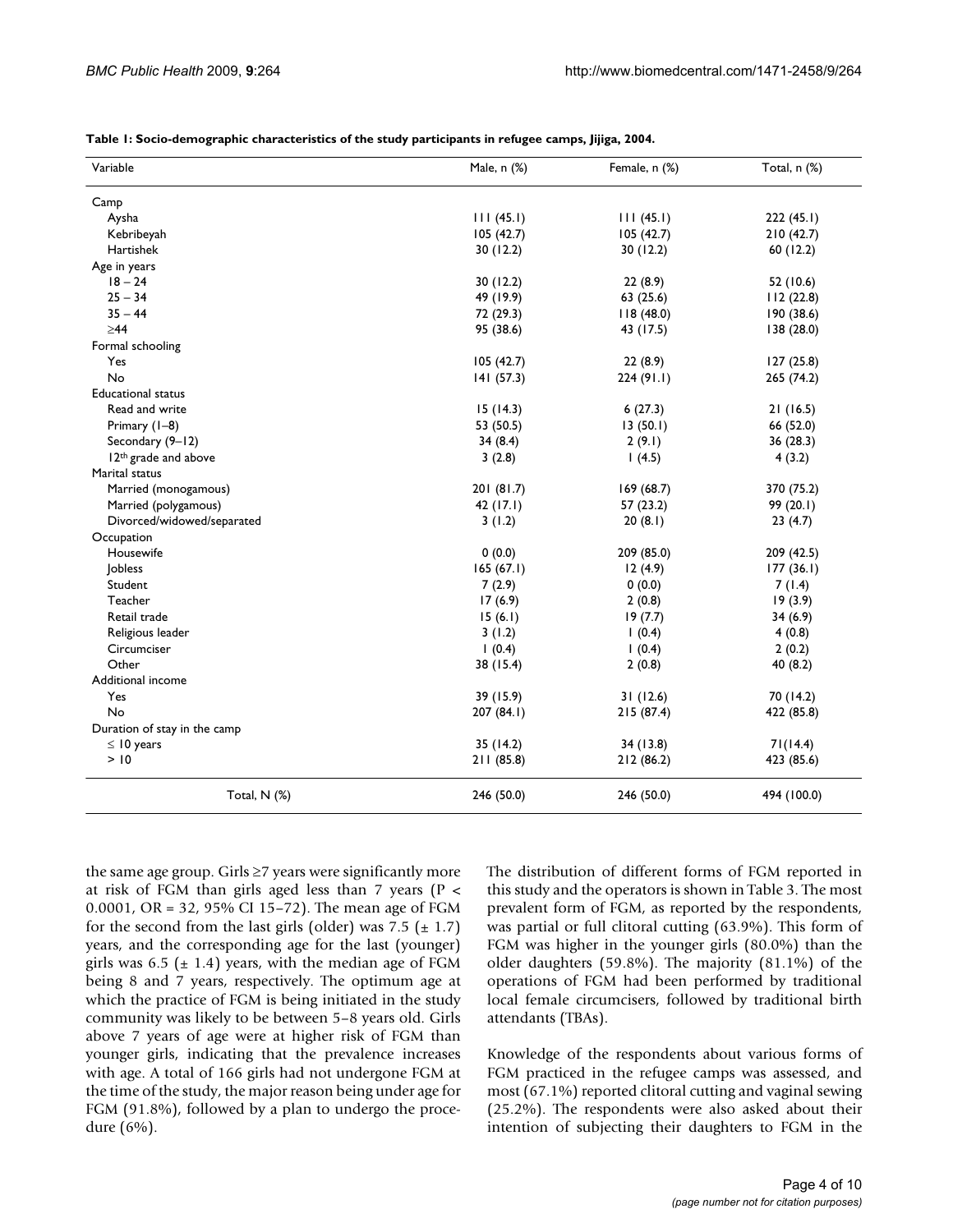| Birth status of the girls    |       | Age group (years) |         |          |           |                |           |
|------------------------------|-------|-------------------|---------|----------|-----------|----------------|-----------|
|                              | $I-2$ | $3 - 4$           | $5 - 6$ | $7 - 8$  | $9 - 10$  | $11-12$        | Total     |
| Second from the last (older) |       |                   |         |          |           |                |           |
| FGM, n (%)                   | 0     | 0                 | 8(29.6) | 21(53.8) | 29 (78.4) | 39 (95.0)      | 97 (54.5) |
| Sub-total, n                 | 2     | 23                | 27      | 39       | 37        | 40             | 178       |
| Last girl (younger)          |       |                   |         |          |           |                |           |
| FGM, n (%)                   | 0     | 1(3.4)            | 1(4.8)  | 11(47.8) | 10(76.9)  | 2(100.0)       | 25(22.7)  |
| Sub-total, n                 | 22    | 29                | 21      | 23       | 13        | $\overline{2}$ | 110       |
| Both girls                   |       |                   |         |          |           |                |           |
| FGM, n (%)                   | 0     | (1.9)             | 9(18.8) | 32(51.6) | 39 (78.0) | 41 (95.2)      | 122(42.4) |
| Total, n                     | 34    | 52                | 48      | 62       | 50        | 42             | 288       |

|  | Table 2: Age specific prevalence (%) of self-reported FGM among all girls ≤ l 2 years old in refugee camps, Jijiga, 2004. |
|--|---------------------------------------------------------------------------------------------------------------------------|
|  |                                                                                                                           |

future. About 84% of the respondents replied that they had an intention that their daughters should undergo FGM. Men and women had statistically significant difference in their intentions, the intention among women to circumcise the girls was higher (91.1%) than that reported by men (75.2%) (P < 0.001, OR = 3.4, 95% CI 1.9–6.2). Knowledge about the complications of FGM was also asked and it was consistently below 50% for both men and women in four major complication areas such as excessive bleeding (46.7%), obstructed labour (45.5%), menstrual disturbance (39%) and sexual problems (35.8%). Knowledge about the relationship between FGM and excessive bleeding was statistically higher among women (46.7%) than men (30.1%) (P < 0.001, OR = 2.04, 95% CI 1.4–3.0).

Respondents were also asked on the sources of information about the complications of FGM. Anti- FGM committee, refugee health centre and training on anti-FGM activities were mentioned as the major sources of information about possible immediate and long-term risks of health complications associated with FGM. In addition, many women respondents explained their personal experience as a source of knowledge about its complications. Study participants were also asked about their involvement in the campaigns and activities against FGM. Generally, a little less than a third of the interviewees had participated in the anti-FGM interventions. About 89% of men and 55% of women participants positively viewed the usefulness of the anti-FGM interventions.

A total of 26 female circumcisers participated in the study, of whom 10 (38.5%) were from Kebribeyah, 9 (34.6%) from Hartishek and 7 (26.9%) from Aysha refugee camps. We totally identified 46 circumcisers from all refugee camps. Although refusals were very low, four circumcisers in Aysha refugee camp refused to participate in the study as they did not support the anti-FGM campaign. The age of the circumcisers ranged from 30 to 70 years with a mean ( $\pm$  SD) age of 45.05  $\pm$  10.1, and 50% of them being within the age group of 40 – 49 years. Most of the circumcisers were illiterate (73.1%), involved in monogamous (54.8%) and polygamous (26.9%) marriages, widowed/ divorced (19.2%), often involved in FGM (84.6%) and TBA (80.8%) activities. The majority did not have other sources of income (65.4%) except the food ration supplied by UNHCR/ARRA. About 46% of them reported that they practiced FGM for more than five years.

The forms of FGM commonly practiced by the circumcisers included clitoral cutting (11.5%), vaginal stitching (42.3%), and both clitoral cutting and stitching (46.2%).

|                                | Younger girls,<br>n (%) | Older girls,<br>n(%) | Total,<br>n (%) |
|--------------------------------|-------------------------|----------------------|-----------------|
| Type of FGM                    |                         |                      |                 |
| Clitoral cutting               | 20(80.0)                | 58 (59.8)            | 78 (63.9)       |
| Vaginal sewing                 | 5(20.0)                 | 39 (40.2)            | 44 (36.1)       |
| Operator                       |                         |                      |                 |
| Traditional female circumciser | 19(76.0)                | 80 (82.5)            | 99(81.1)        |
| Traditional birth attendant    | 6(24.0)                 | 16(16.5)             | 22(18.0)        |
| Health worker                  | 0(0.0)                  | $(0.1)$              | 1(0.9)          |
| Total                          | 25(20.5)                | 97 (79.5)            | 122(100.0)      |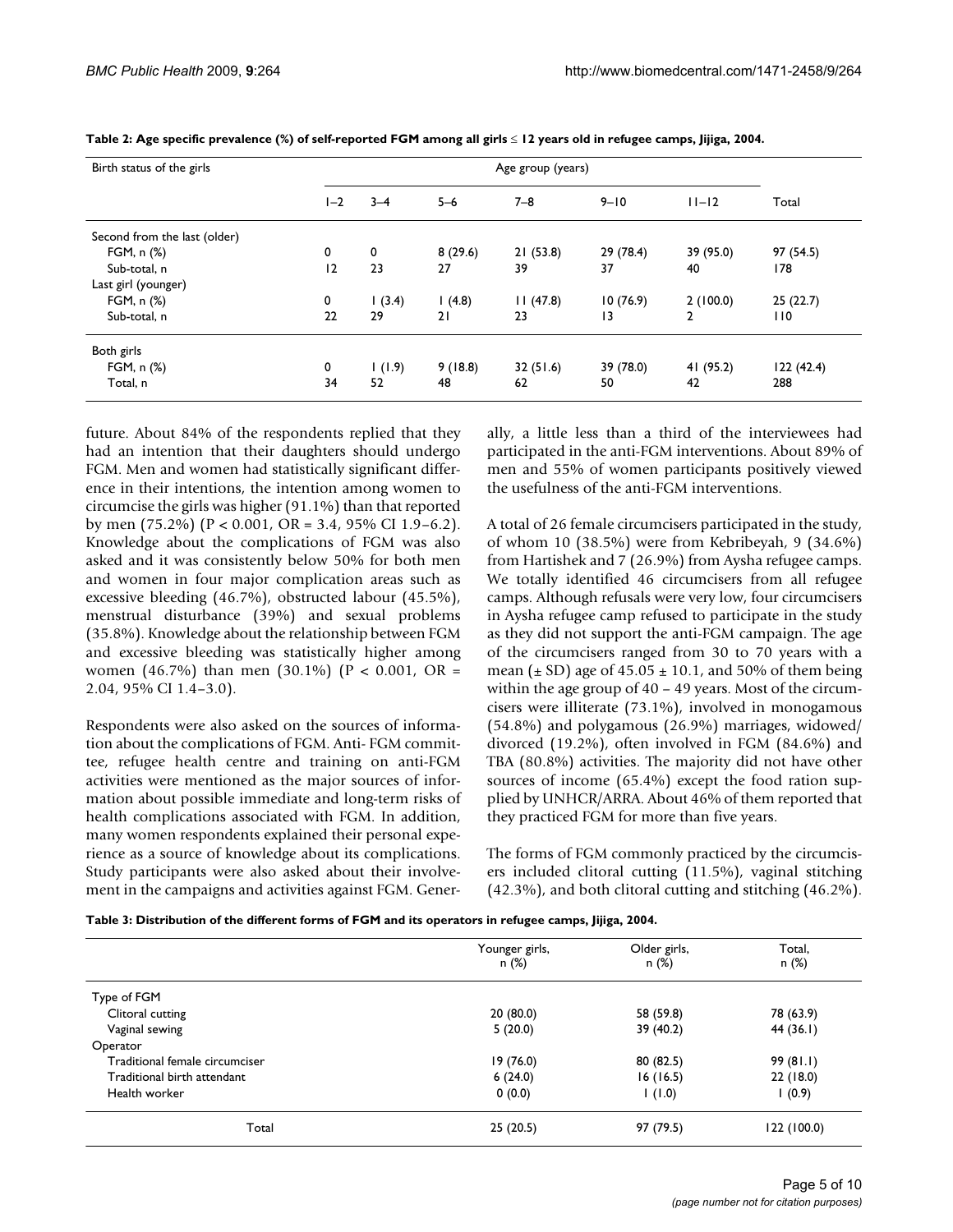About 77% ( $n = 20$ ) of them were performing FGM during the survey mainly for generating their livelihood. Only six (23.1%) circumcisers had discontinued the practice of FGM at the time of the study ascribed to be due to the anti-FGM training they received. Of the interviewed circumcisers, 10 (37.4%) received training on anti-FGM activities for 5–7 times, followed by 3–4 times (30.8%), but 5 circumcisers reported that they did not participate in any type of anti-FGM training. Five circumcisers participated in any kind of anti-FGM activities both as leader and member of the campaigns, of whom three had discontinued the practice of FGM. The survey also assessed the practice of circumcisers in the use of any type of anaesthesia during circumcision, and 15 (57.7%) of them reported the use of local anaesthesia, and almost all of them purchased it from local drug vendors. However, 11 (42.3%) did not use any type of anaesthesia and the main reasons given were its unavailability or lack of knowledge about its use. A razor blade was the most commonly used instrument to operate the procedures of FGM.

On interview about the current attitude of the circumcisers about the forms of FGM they would like to perform, 25 (96.2%) preferred to perform the milder clitoral cutting. In addition, they were also asked about the possible complications due to FGM, and reported birth complications (84.6%), menstrual problems (84.6%), excessive bleeding (53.8%) and problems during sexual intercourse (46.2%). Some of them also mentioned infections and infertility as problems associated with FGM.

When logistic regression was applied using forward stepwise (Likelihood Ratio) analysis, the practice of FGM was significantly associated with age of the parent and their involvement in anti-FGM interventions (Table 4). The practice of FGM was more reported among younger parents <35 years (adjusted OR = 6.7, 95% CI 2.6–16.7), while less practice was reported among parents who participated at least in one of the anti-FGM activities (adjusted OR =  $0.3$ ,  $95\%$  CI 0.2-0.6). No statistically significant association was found between the practice of FGM and the duration of residence in the camp, educational status of the parent or knowledge of the major complications related to the practice. Intention to circumcise a daughter was significantly associated with sex of the respondents and their participation in anti-FGM interventions (Table 5). Being male (adjusted OR = 0.28, 95% CI 0.15–0.55) and being involved in anti-FGM interventions (adjusted OR = 0.56, 95% CI 0.42–0.98) were associated with low intention to practice FGM.

## **Discussion**

In this study, the reported prevalence of FGM and its different forms was studied among young girls ≤12 years of age in order to get a good understanding of its current practice in the area. Our study was conducted in refugee communities originated from Somalia from late 1989 to 1996 and residing in Eastern Ethiopia. More than 98% of the women in Somalia have undergone FGM [1], most of whom were subjected to the severe form of FGM (infibulation) and girls usually undergo the practice between 5– 12 years old [7].

About 42% of all the girls identified through the present survey were reported as being subjected to FGM, and almost all undergone the procedure before the age of 12

| Table 4: Logistic regression for factors associated with the practice of FGM among girls in refugee camps, Jijiga, 2004. |  |  |
|--------------------------------------------------------------------------------------------------------------------------|--|--|
|--------------------------------------------------------------------------------------------------------------------------|--|--|

| Parent characteristics                  |                         | Circumcision status of girls | Odds Ratio (95% CI)* |                                |
|-----------------------------------------|-------------------------|------------------------------|----------------------|--------------------------------|
|                                         | Circumcised,<br>$n(\%)$ | Not circumcised.<br>$n(\%)$  | Crude                | Adjusted                       |
| Age of parent                           |                         |                              |                      |                                |
| < 35                                    | 54 (87.1)               | 55 (52.9)                    | 6.01(2.5, 15.94)     | 6.65 $(2.6, 16.7)$ **          |
| $\geq$ 35                               | 8(12.9)                 | 49 (47.1)                    |                      |                                |
| Duration of stay in camp                |                         |                              |                      |                                |
| $\leq$ 10 years                         | 5(8.1)                  | 16(15.4)                     | 0.5(0.1, 1.5)        | 1.06(0.3,3.6)                  |
| >10                                     | 57 (91.9)               | 88 (84.6)                    |                      |                                |
| Attended formal school                  |                         |                              |                      |                                |
| Yes                                     | 55 (88.7)               | 98 (94.2)                    | 2.1(0.6, 7.9)        | 3.6(0.9, 14.4)                 |
| No                                      | 7(11.3)                 | 6(5.8)                       |                      |                                |
| Knew at least one of FGM complications  |                         |                              |                      |                                |
| Yes                                     | 16(25.8)                | 27(26.0)                     | $1.1$ (0.5, 2.3)     | 0.5(0.2, 1.2)                  |
| No                                      | 46 (74.2)               | 77 (74.0)                    |                      |                                |
| Participation in anti-FGM interventions |                         |                              |                      |                                |
| Yes                                     | 28 (45.2)               | 77 (74.0)                    | 0.3(0.2, 0.6)        | $0.3$ (0.2, 0.6) <sup>**</sup> |
| No                                      | 34 (54.8)               | 27(26.0)                     |                      |                                |

 $*$  CI = Confidence interval,  $**$  = Statistically significant difference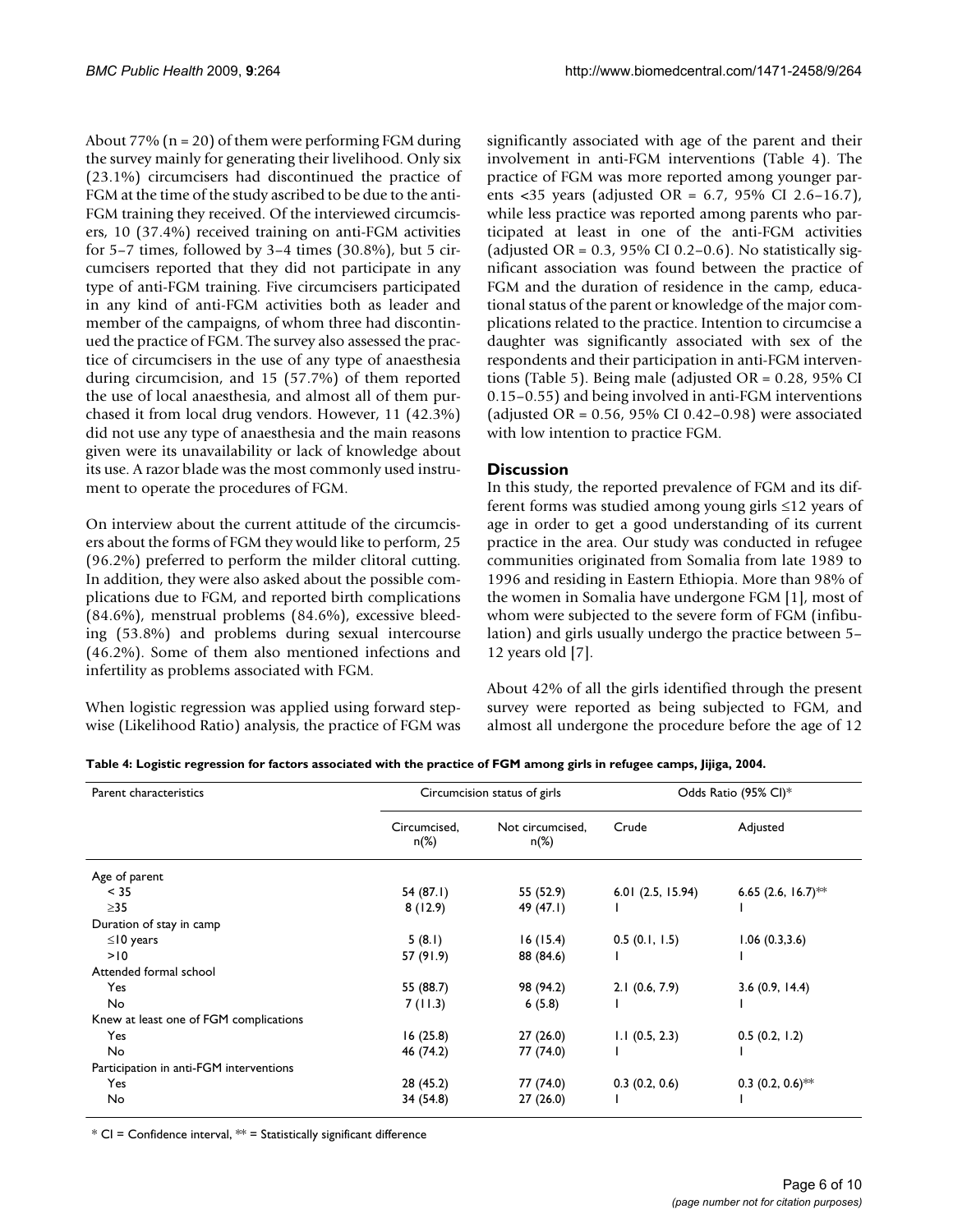|                                         |                      | Intention of the parents |                  | Odds Ratio (95% CI)*  |  |
|-----------------------------------------|----------------------|--------------------------|------------------|-----------------------|--|
| Parent characteristics and exposure     | Circumcise,<br>n (%) | Not circumcise,<br>n(%)  | Crude            | Adjusted              |  |
| Age of parent                           |                      |                          |                  |                       |  |
| $35$                                    | 197(47.9)            | 42 (54.5)                | 0.77(0.47, 1.25) | 0.74(0.42, 1.32)      |  |
| $\geq$ 35                               | 214(52.1)            | 35 (45.5)                |                  |                       |  |
| Sex                                     |                      |                          |                  |                       |  |
| Male                                    | 185(45.0)            | 57 (74.0)                | 0.29(0.16, 0.51) | $0.28$ (0.15, 0.55)** |  |
| Female                                  | 226 (55.0)           | 20(26.0)                 |                  |                       |  |
| Duration in the camp                    |                      |                          |                  |                       |  |
| $\leq$ 10 years                         | 57 (13.9)            | 12(15.6)                 | 0.87(0.43, 1.82) | 0.83(0.39, 1.73)      |  |
| >10                                     | 354(86.1)            | 65 (84.4)                |                  |                       |  |
| Formal education                        |                      |                          |                  |                       |  |
| Yes                                     | 90(21.9)             | 35(45.5)                 | 0.34(0.20, 0.50) | $0.66$ (0.35, 1.25)   |  |
| No                                      | 321 (78.1)           | 42'(54.5)                |                  |                       |  |
| Participation in anti-FGM interventions |                      |                          |                  |                       |  |
| Yes                                     | 106(26.8)            | 29(40.3)                 | 0.54(0.31, 0.94) | $0.56$ (0.32, 0.98)** |  |
| No                                      | 290 (73.2)           | 43 (59.7)                |                  |                       |  |

**Table 5: Distribution of factors affecting intention to circumcise and results of logistic regression, refugee camps, Jijiga, 2004.**

 $CI =$  Confidence interval,  $** =$  Statistically significant difference

years. FGM is initiated at the age between 6–8 years, and beyond this age, the probability of subjecting a girl to FGM increased significantly, suggesting its persistence widespread practice among the study community. In a study conducted in Egypt, 80% of girls were circumcised between the ages of 5–9 years old [8] and 20% of girls between 4–9 years old in Sudan had undergone FGM and 50% of their guardians indicated that it would be performed later [9].

The practice of FGM is widespread in Eastern Ethiopia. In the Ethiopia DHS 2005, about 97% of the women in the age of 15–49 years old interviewed from Somali region had been exposed to FGM [5]. The present findings also highlight the universal practice of FGM in Somalia although the study population might not be representative of the population in the home country with respect to FGM. The practice of FGM in many societies is considered as an obligatory social and traditional norm mainly to maintain virginity, sexual chastity, and to reduce and control female sexuality [1,10,11].

This study also shows the forms of FGM performed on the girls, with 64% clitoral cutting and 36% vaginal stitching (infibulation). The lower percentage of the latter figure might show that this type of FGM is becoming less common, but it is difficult to compare our findings with other studies since it might not be representative of the general population in Somalia or Ethiopia. In the 2005 DHS report of Ethiopia, 84% of the circumcised women from Somali region undergone infibulation [5]. The lower proportion of infibulation in our sample might also be attributable to under-reporting of the procedure due to the current anti-FGM intervention carried out in the area. In

contrast to our study, the findings from Sudan indicate that infibulation was performed in 67% of girls aged 4–9 years who had undergone FGM [9].

Many studies have cited the importance of tradition and culture in addition to religion as the major driving forces behind the practice of FGM [11,12]. However, there is no scriptural evidence in the religious support of FGM [1]. The religious dimension of FGM is complicated as it is interwoven with cultural and social aspects of the society [11]. People try to relate the milder forms of FGM (Type I and Type II) with Islamic religion, while infibulation (Type III) was said to exist even before the advent of Islam. And hence, resisting and eradicating infibulation could not be challenging compared to Type I and II (*Sunni*) FGM.

It is believed that FGM is one of the deeply rooted traditional practices, which has a mixed influence from culture as well as religion. All these aspects are highly linked together in Eastern Ethiopia and are very difficult to consider them separately. Many people do not easily understand the distinctions between the religion, culture and the practice of FGM. In a study conducted in Eastern Ethiopia, religion has been found to be one of the main motives for performing FGM among Muslim community [13]. This necessitates the strengthening of national laws against FGM that seeks the support of religious and community leaders in the campaign to fight the practice, and this would be helpful in convincing those who support it.

The long persistence of FGM is partly ascribed to the dominant role of men played in influencing the society as a whole. Opportunity for marriage is often mentioned as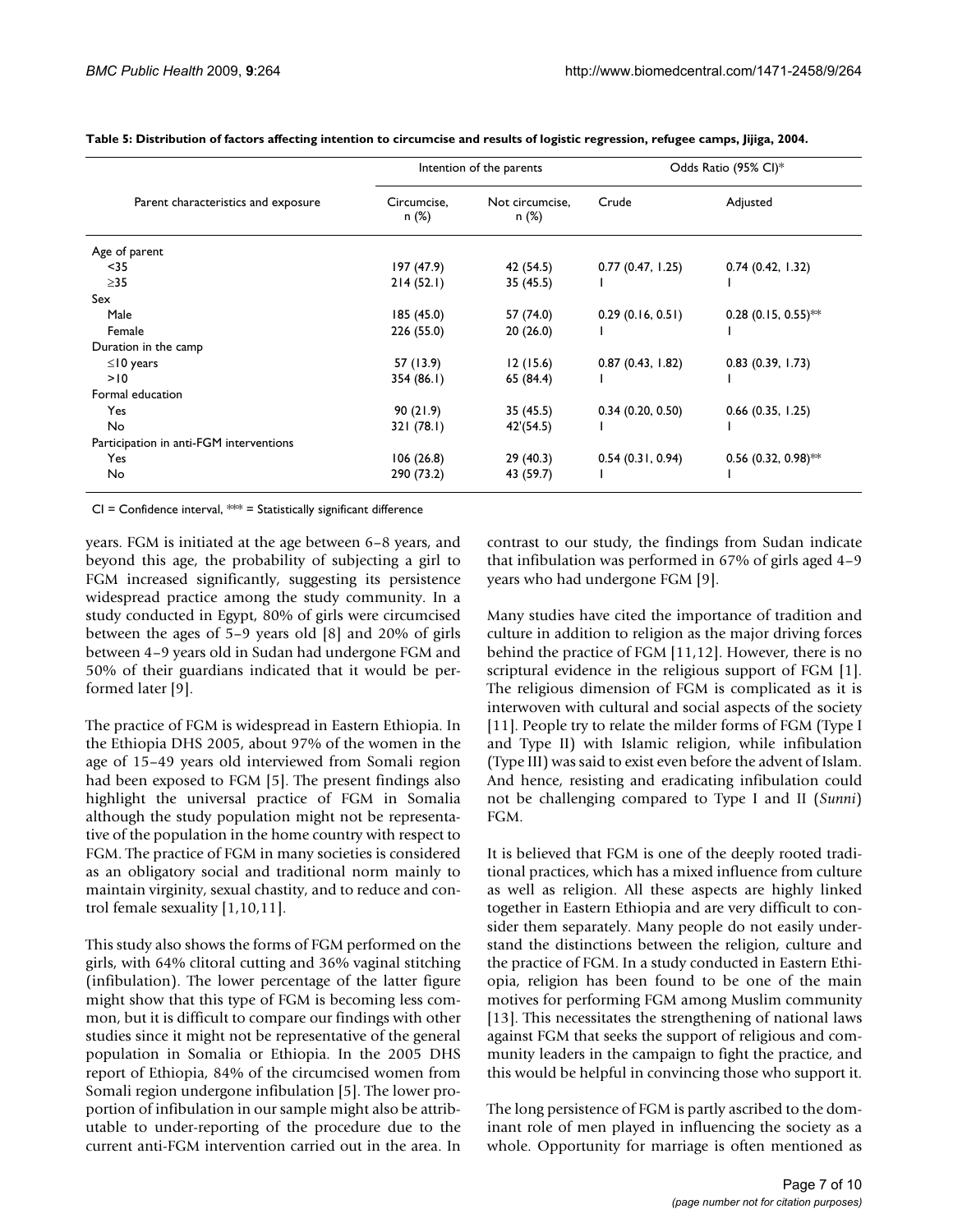one of the main reasons for maintaining the practice of FGM [13,14]. Many women still belief that the chance of uncircumcised women to be married is very low and they are directly or indirectly forced to circumcise their daughters or support the practice. In a traditional society like Ethiopia or Somalia, marital decisions are mainly made by men or by the parent of the girl. In such society, men prefer marriage to circumcised women and mothers worry about their daughters thinking that an uncircumcised girl would not be married and becoming less attractive to men in terms of intactness. A study in Eastern Ethiopia depicted the preference of men to be married to circumcised woman [13]. This suggests that it would be very easy for women to abandon any type of FGM if the husbands do not expect it, indicating the importance of involving men in anti-FGM campaigns. Although men generally prefer to marry women who have undergone FGM, there are studies in some settings that have shown the preference of men to marry women who have not undergone the procedure [15,16].

In this study, men were found to be in favour of anti-FGM interventions (89%) compared with women (55%). Similarly, the intention to circumcise their daughter was lower among men (75.2%) than women (91.1%) respondents. This indicates that the practice of FGM is mainly supported by women and that men negative attitude towards the practice opens new possibilities to work against FGM. The higher response among men for the positive attitude towards anti-FGM interventions might be due to social desirability bias as the respondents wanted to satisfy the interviewers concerning the intervention, requiring a need to take care while generalizing the findings. However, men in our study were less knowledgeable about the consequences of FGM, highlighting the importance of taking into account when trying to involve men in anti-FGM interventions.

Our findings also indicate the difference between the types of FGM favoured by female circumcisers and what the respondents reported. About 63% of the respondents' revealed that partial or full clitoral cuttings were common, but 42% of the perpetrators reported such type of FGM, indicating the problem of under-reporting by the circumcisers about what they actually do. The Ethiopia DHS 2005 report indicates that about 74% of the women interviewed from Somali region were in favour of its continuation [5].

In contrast to our findings, study from Tanzania revealed that 76% of the circumcised women were in favour of not performing FGM on their daughters, while 24% did [14]. In Guinea, support for the continuation of FGM was significantly higher among women (68%) than among men (51%), indicating more attitudinal support for FGM discontinuation among men than women [17]. In a Sudanese village, 30% of young women and 53% of young men were intended to circumcise their daughter, whereas 50% of young women and 38% of young men were sure not to let their daughter undergo FGM [11].

Almost all of the practices of FGM in the present study had been performed by traditional circumcisers and birth attendants. According to the Ethiopia DHS 2000 report, more than 92% of the practices were performed by traditional circumcisers [4]. In Egypt, about 98% of FGM were performed by local circumcisers [8]. In Nigeria as well, most circumcisions were performed by herbalists and TBAs [18]. The majority of the traditional circumcisers in the present received trainings on anti-FGM interventions, but only few quitted the practice and the rest had continued it as a means of livelihood. This was a paradox in a sense that even if most of them were trained, they had continued practicing FGM and were using it as a means of income. A study from Guinea also identified financial gain and substantial gifts to the traditional practitioners of FGM in the community [12]. This might make the traditional circumcisers, who profit financially from the practice of FGM, resist anti-FGM interventions in their area, which requires efforts that should ensure and guarantee the traditional operators to get another means of income or opportunity through alternative skill training [1].

Our study identified and assessed the prevalence of FGM among girls ≤12 years of age. Studies involving such group of women, where such age range is optimal for FGM, are highly relevant to understand the current practices of FGM and help to design appropriate interventions. Thus agespecific rates for those being circumcised should be used when assessing the current prevalence of FGM. On the contrary, including a group of women in the age group of 15–49 years for assessing the prevalence of FGM in order to evaluate the impact of current interventions might not reveal the real situation of FGM in the community since those who had already been undergone the procedure could no longer be affected by anti-FGM intervention although their intention for subjecting their daughters to the practice and their attitude towards FGM could have been changed.

Although not well evidenced by the present findings, many villagers and circumcisers in the area indicated a shift of FGM practice from its severe form (infibulation) to the milder clitoral cutting, particularly since the last 5 years following the anti-FGM campaigns carried out in the area. However, cautious interpretation is needed because people may over-report about the shift by under-reporting the actual practice of FGM. A study conducted in Eastern Ethiopia has noticed the shift from infibulation to the clitoral cutting (*Sunni*) type among Adere and Oromo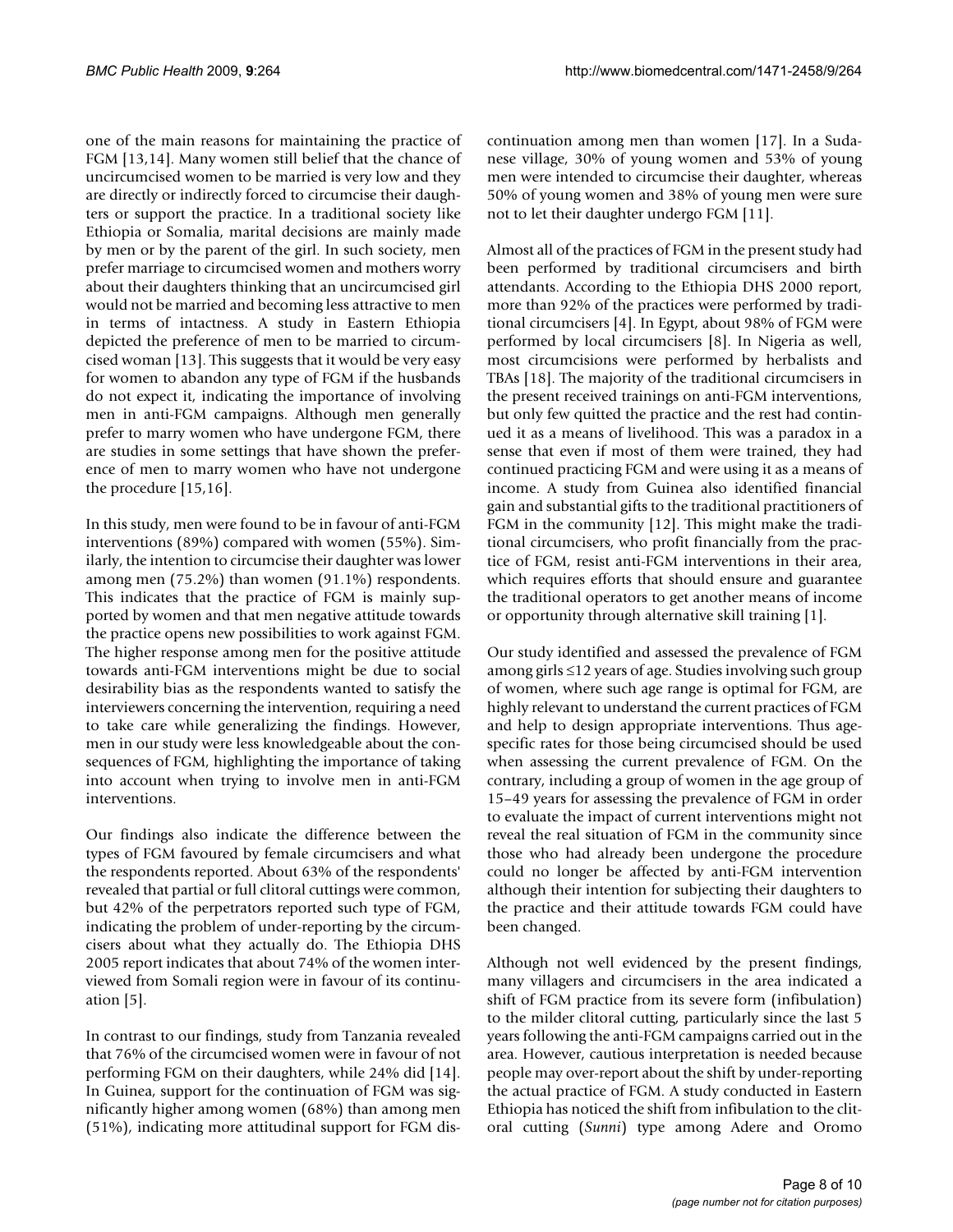women after strong campaign by Muslim leaders favouring the milder type of *Sunni* circumcision [13]. Similar trend was also observed in other studies conducted in Sudan [11], Tanzania [14] and Nigeria [19]. Although the decline in the practice of infibulation is one of the indicators to assess the impact of anti-FGM interventions, advocacy for *Sunni* type of FGM shouldn't be encouraged while the world community is striving for eradication of any form of FGM.

Our study findings indicate some socio-economic determinants of the practice of FGM. The involvement of girl's parent in anti-FGM interventions was inversely associated with the practice or intention of FGM, indicating the need to intensify the interventions. However, cautious interpretation is needed because people with negative attitudes towards FGM might have a higher tendency to participate in the anti-FGM interventions. Although we found no association between education of the parents and the practice of FGM among girls, other studies showed that the level of education of women has a decisive role on the practice of FGM [9,11,19,20]. Illiteracy is one of the most important determining factors for the continuation of FGM. In Egypt, 92% of the mothers of circumcised daughters were illiterate compared with 69% of mothers of uncircumcised girls [8]. This is a good justification for considering education of women while implementing anti-FGM projects aiming to eradicate FGM.

Although this study provided much useful information, there were a number of limitations that can be subsequently addressed by other studies. First, the results cannot be generalized to other parts of Ethiopia where FGM is practiced, as the current study population are refugees originated from Somalia. The results are related to the Somali ethnic groups living in the Eastern Ethiopia and Somalia. Our study is also based on self-reporting of the parents. Although most of the studies on FGM-related practice are based on individual self-reports, through which respondents verbally describe their own or their daughter's status  $[8,11,12,21]$ , the validity of the findings may be compromised. Because of the sensitive nature of FGM, it is difficult to know whether or not a girl is actually circumcised, and if so, with what type of FGM. A recent study from Sudan demonstrated poor reliability of reported form of FGM [22]. There was considerable over reporting of Sunni and under reporting of infibulation, the most severe form of FGM. Consequently, it is difficult to validate the women's response about the forms of FGM given without actually observing their genitalia, which obviously poses huge ethical and logistical concerns.

However, many studies have found no significant difference between self-reported and observed status of FGM, suggesting that assessing FGM through self-report may be a valid way of measuring the prevalence of FGM. In Nigeria, 45% of women were circumcised based on medical examinations, compared with 43.5% from selfreports [23]. There was a 97% agreement between reported circumcision status and that found on examination in the community-based study from Gambia [24] and 79% in urban and peri-urban Nigeria [19]. In rural Tanzania, consistency between self-reported and clinically detected FGM status was observed in about 80% of the women [20].

Whether FGM status based on self-reporting is valid depends on the context in which the questions are asked. If FGM is widespread, socially acceptable and considered as legal, then self-reporting is likely to be highly valid. If there are situations in which the respondents decline to reveal the truth that they are cut due to the fear of the national anti-FGM campaign under way or other reasons, other methods such as inspection of genitalia should be used to confirm the self-reports [9,14,18-20]. However, this will not be a major concern where high rates of FGM are reported, reflecting the actual status of the practice. In our study, under-reporting would not be a major problem since the reported prevalence of FGM was above 95% for girls in the age group of 11–12 years included in the survey. However, the validity of the information on the types of FGM might be difficult to differentiate based on the self-reporting of the mothers.

#### **Conclusion**

The results of the present study revealed that the practice of FGM is widespread among the Somali refugee community, and there was a considerable support for the continuation of the practice. As revealed by the current study, participation in anti-FGM interventions is negatively associated with the practice and intention to circumcise the daughters. Thus, the present findings might stimulate further explorations on the prevalence and determinants of FGM on a wider scale. Finally, we recommend a continued dialogue with religious leaders and community members of the refugees to gain support in order to discourage and ultimately ban the currently widespread practice of FGM. The approach requires knowledge of Koran and the Islamic religion. In addition, community-based interventions about the possible consequences and the need to prevent FGM should be intensified particularly through involving men to bring about the desired change in behaviour of the local community.

# **Competing interests**

The authors declare that they have no competing interests.

#### **Authors' contributions**

GM was the principal investigator of the study and took the leading role from conception and design to the final